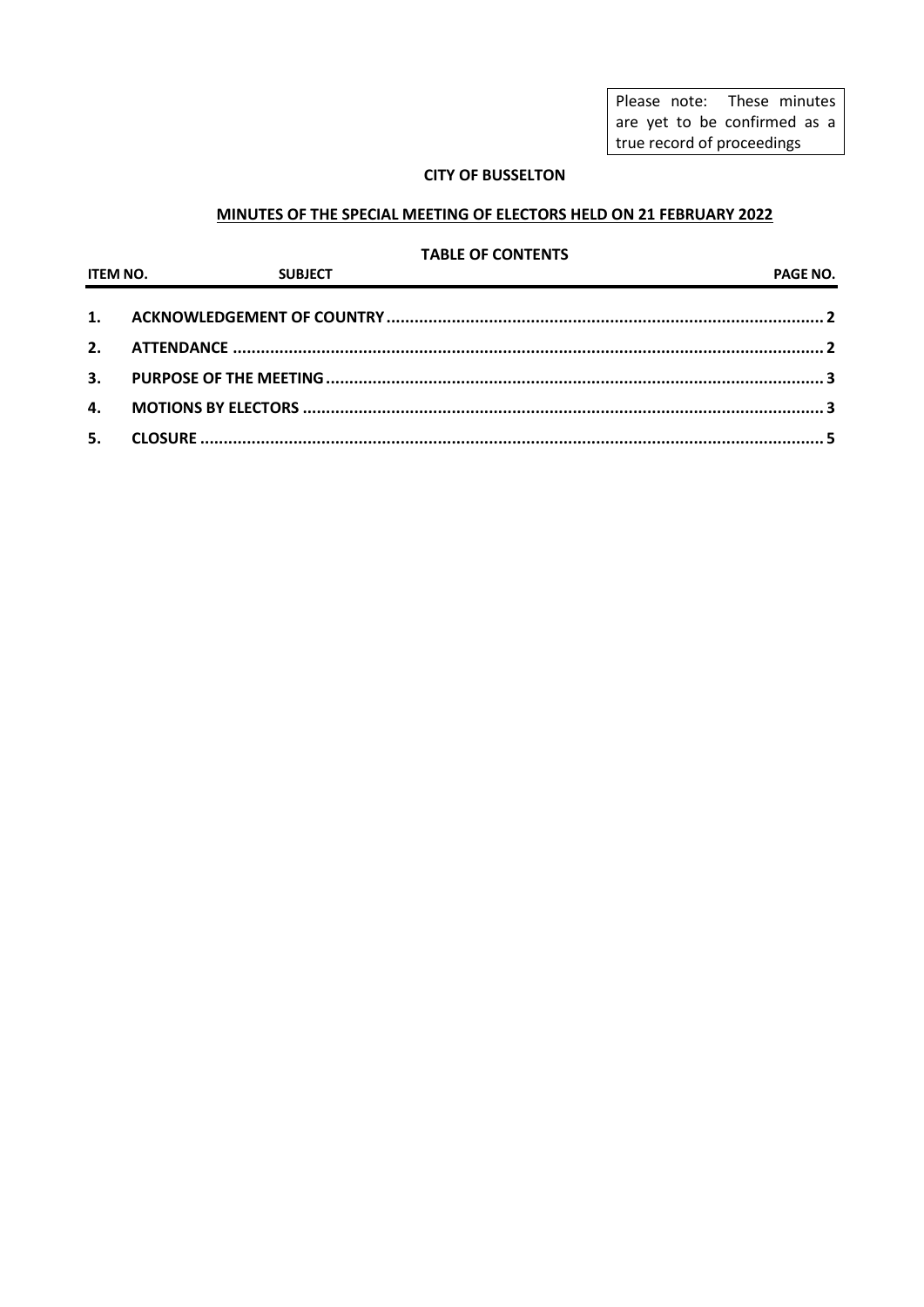# **MINUTES**

## **MINUTES OF THE SPECIAL MEETING OF ELECTORS HELD AT CHURCHILL PARK, BROWN ST, BUSSELTON, ON 21 FEBRUARY 2022 AT 5.30PM.**

## <span id="page-1-0"></span>**1. ACKNOWLEDGEMENT OF COUNTRY**

The Presiding Member opened the meeting at 5.35pm.

 The Presiding Member noted this meeting is held on the lands of the Wadandi people and acknowledged them as Traditional Owners, paying respect to their Elders, past and present, and emerging.

Bill Webb led Welcome to Country.

The blessing was delivered by Tim McIntosh.

#### <span id="page-1-1"></span>**2. ATTENDANCE**

| <b>Presiding Member:</b> |                 | Members:          |              |  |
|--------------------------|-----------------|-------------------|--------------|--|
| Cr Grant Henley          | Mavor           | Cr Paul Carter    | Deputy Mayor |  |
|                          | Cr Sue Riccelli |                   |              |  |
|                          |                 | Cr Kate Cox       |              |  |
|                          |                 | Cr Anne Ryan      |              |  |
|                          |                 | Cr Phill Cronin   |              |  |
|                          |                 | Cr Jodie Richards |              |  |

#### Officers:

Mr Mike Archer, Chief Executive Officer Ms Sarah Pierson, Manager Governance and Corporate Services Ms Jo Barrett-Lennard, Governance Officer

#### Apologies:

Cr Mikayla Love Cr Ross Paine

Public:

450 (approximately)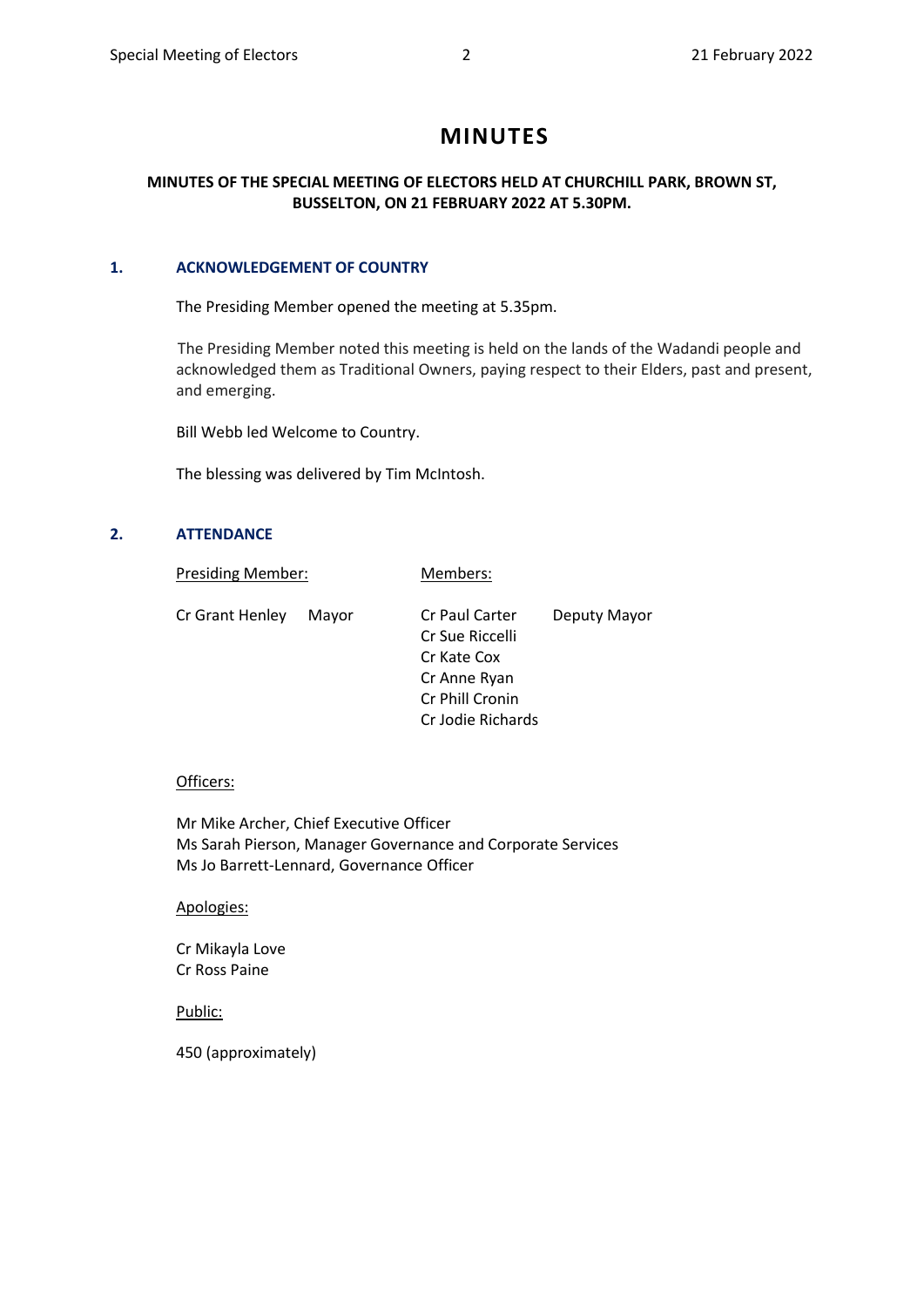## <span id="page-2-0"></span>**3. PURPOSE OF THE MEETING**

The matters to be discussed as requested by electors were**:**

- a. Hear concerns in respect to the detrimental economic, business, workplace health and safety, public liability and lifestyle impacts of the vaccination mandates specifically on the City of Busselton community.
- b. Ensure Councillors and the CEO of the City of Busselton acknowledge and understand the financial risks to the ratepayers of the City that these vaccination mandates could potentially impose on them.
- *c.* Declaring the City of Busselton a Pro-Choice community and advise the Premier of Western Australia and State Parliament about the concerns of the City of Busselton community and request they refrain from imposing any further mandates and revoke any mandates in place now.

#### <span id="page-2-1"></span>**4. MOTIONS BY ELECTORS**

#### **RESOLUTION**

**C2202/026** Moved Ross McNab, seconded Heather Worrall\*

#### **MOTION**

Request that the City of Busselton advocate on behalf of local volunteers to the state government to remove the vaccine mandate, allowing all willing community members to participate in volunteer work.

**CARRIED**

**FOR: ALL**

**AGAINST: 1**

## **RESOLUTION**

**C2202/027** Moved Chris Carlyle, seconded Elanor McKie

#### **MOTION**

Request the City of Busselton write to the State Government to initiate a survey regarding impacts of mandates on small businesses.

**CARRIED** 

**FOR: ALL**

**AGAINST: 2**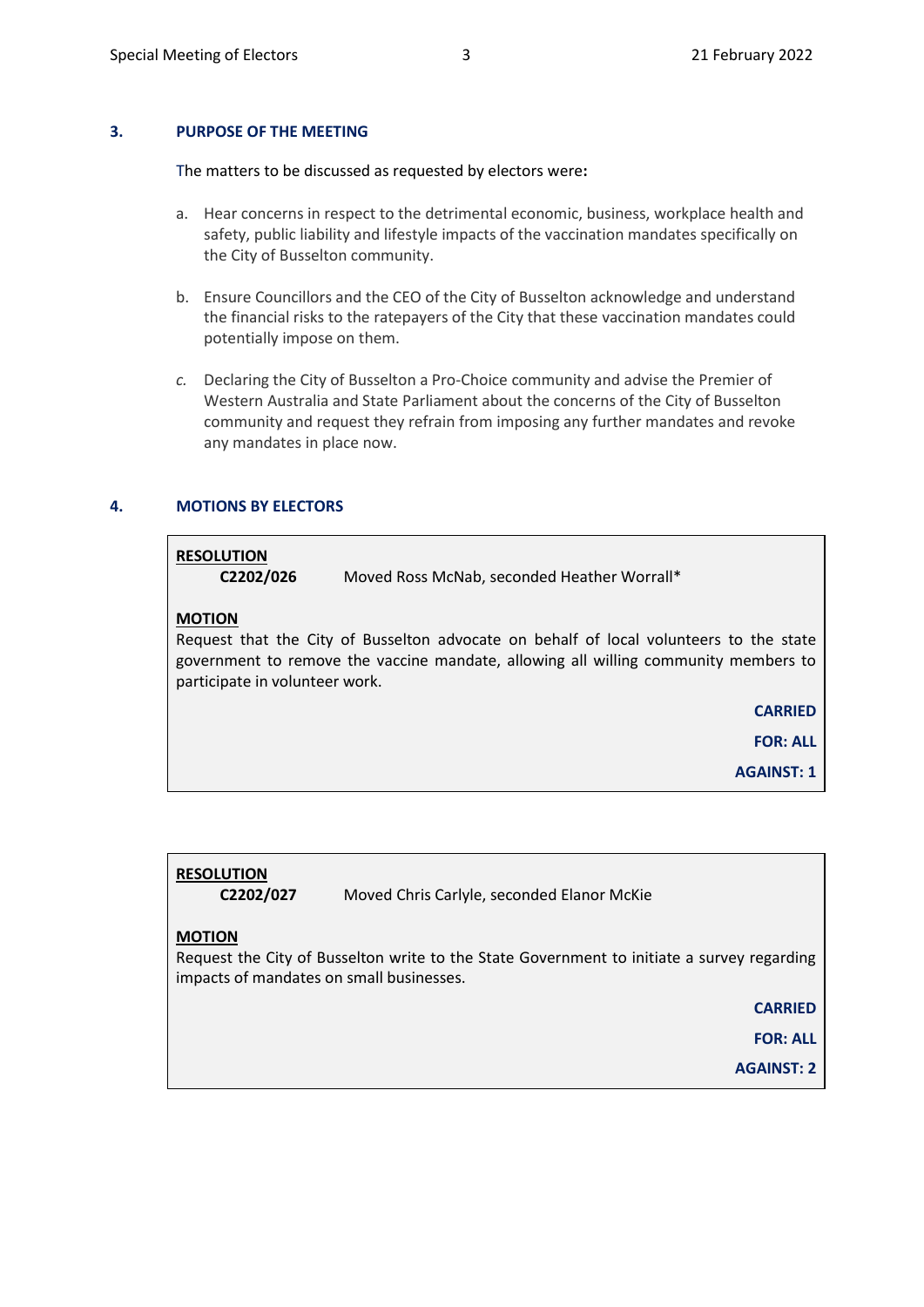# **RESOLUTION**

**C2202/028** Moved Troy Bottegal, seconded Mark Teasdale

## **MOTION**

Request that the City of Busselton write to the State Government and request that they provide absolute clarity to businesses with regards to any liability of all mandates.

**CARRIED**

## **RESOLUTION**

**C2202/029** Moved Richard Beecroft, seconded Kellie Ashdown

## **MOTION**

We request that the City of Busselton develop and conduct a survey on the impact of mandates on ratepayers.

**CARRIED** 

## **RESOLUTION**

**C2202/030** Moved Melissa Cristinelli, seconded Melanie Watts

## **MOTION**

Request that the City of Busselton to ask the State Government to request clear information that clarifies the mandates for all local businesses regarding overreach.

**CARRIED** 

## **RESOLUTION**

**C2202/031** Moved Shane Mezger, seconded George Simpson

## **MOTION**

That the City of Busselton advocates to all relevant State and Federal Ministers for removal of all mandates and restriction, as these mandates are causing segregation and immense harm.

**CARRIED**